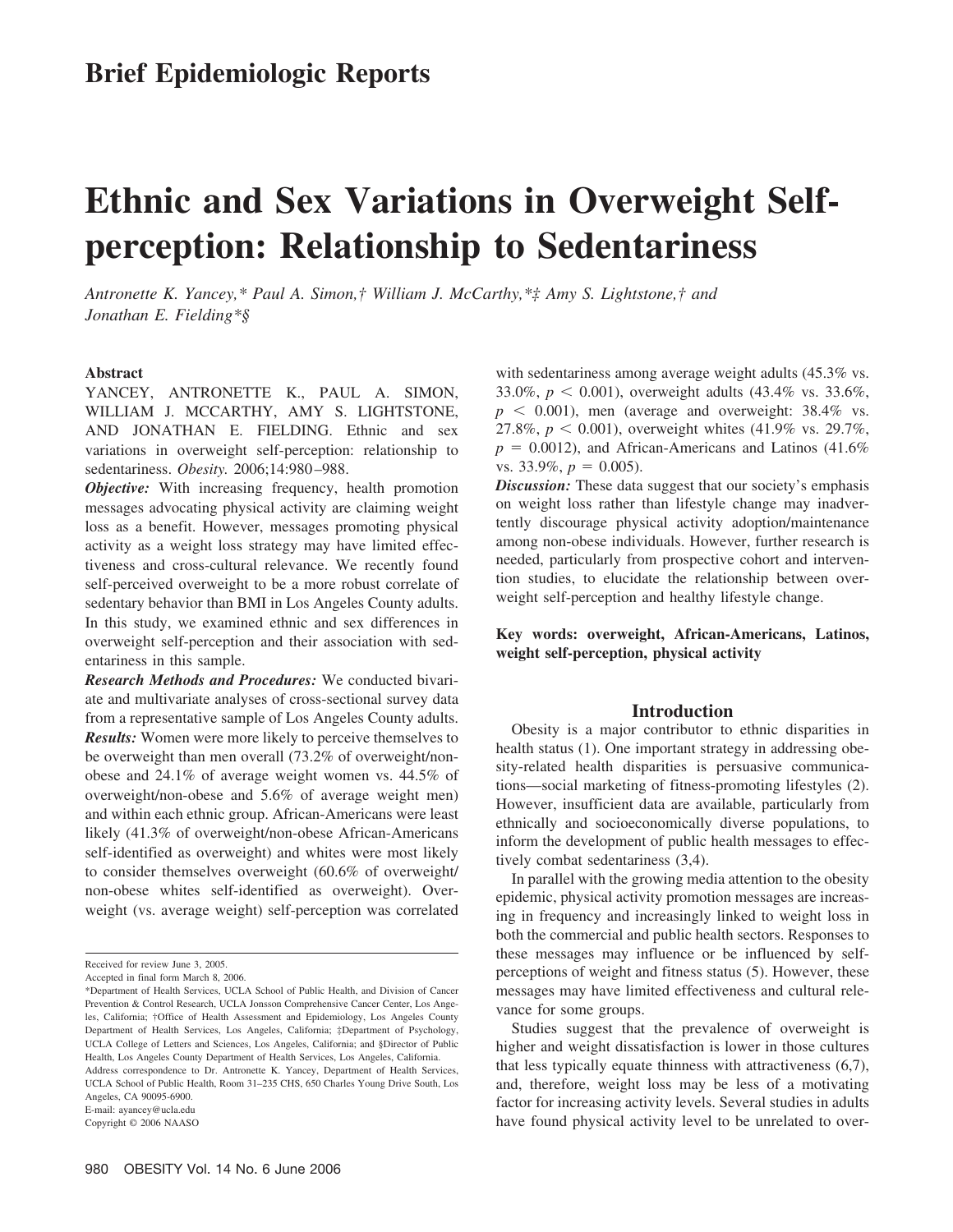weight self-perception, level of satisfaction with current weight, or weight loss attempts (8,9), and overweight selfperception may even be a barrier to physical activity participation (10). Feeling "too fat" to exercise, or misperceiving that vigorous exercise is necessary for weight control, may actually deter physical activity adoption and maintenance (5,10).

Among Los Angeles County adults (11), we recently found that those who perceived themselves to be overweight were more likely to be sedentary than those who perceived themselves to be average weight, regardless of BMI. This study further examines this finding in this large, populationbased sample, permitting comparisons within and between ethnic and sex groups. These constructs and their interactions have rarely been assessed in ethnically diverse probability samples. Specifically, these analyses test the hypotheses that overweight self-perception varies significantly by ethnicity and sex and is associated with sedentariness in most groups.

## **Research Methods and Procedures**

This study used data from the 2002 to 2003 Los Angeles County Health Survey, a random-digit-dial telephone survey of the non-institutionalized adult population in Los Angeles County (12). The survey was conducted from October 2002 through February 2003 and was approved by the Institutional Review Board of the Los Angeles County Department of Health Services.

One adult  $(\geq 18$  years old) from each randomly selected household was eligible for inclusion in the survey. In households with multiple adults, one adult was randomly selected for participation. Interviews were offered in English, Spanish, Cantonese, Mandarin, Korean, and Vietnamese. Interviews were conducted by trained staff using a standardized questionnaire and computer-assisted telephone interviewing. Of 14,154 eligible adults who were contacted, 8167 completed interviews, providing a 58% cooperation rate based on Council of American Survey Research Organizations standards. Data were weighted to reflect the age, sex, and racial/ethnic distribution of the county population on the basis of 2002 projections from 2000 U.S. Census data.

BMI was calculated from self-reported weight and height, and subjects were classified as underweight (BMI < 18.5 kg/m<sup>2</sup>); normal (18.5  $\leq$  BMI  $\leq$  24.9 kg/m<sup>2</sup>); overweight ( $25 \leq \text{BMI} \leq 29.9 \text{ kg/m}^2$ ); or obese ( $\text{BMI} \geq 30.0$ kg/m<sup>2</sup>). Severe obesity was defined as BMI  $\geq 40$  kg/m<sup>2</sup>.

Measurement of self-perceived weight status was based on responses to the question "Do you consider yourself to be overweight, underweight, or about average for your height?" Because the latter question was not asked of adults  $\geq 65$  years of age, the analysis was restricted to adults 18 to 64 years of age.

Respondents were categorized as "sedentary" based on responses to standardized items from an adaptation of the

short version of the International Physical Activity Questionnaire available in August 2002 (http://www.ipaq.ki.SE/ dloads/IPAQ\_SHORT\_LAST\_7\_TELEPHONE-revised\_8 – 23-02.pdf) (13). Respondents were asked whether, in a typical week, during leisure or work time, they engaged in "vigorous activities for  $>10$  minutes at a time, such as running, aerobics, heavy yard work or anything else that causes large increases in breathing and heart rate," and, if so, on how many days and how many minutes total they spent each day doing such activities. Respondents were also asked whether on an average day, they engaged in "moderate activities for at least 10 minutes at a time, such as walking, yard work, or other physical activity that causes light sweating and slight increases in breathing and heart rate," and if so, on how many days and how many minutes total they spent each day doing such activities. Respondents were classified as "sedentary" if they reported either no activity (no continuous physical activity for  $>10$  minutes weekly at any level) or minimal activity (some sporadic moderate and/or vigorous activity but considerably less than the amount recommended in national guidelines, e.g., 10 minutes of yard work once per week) (13,14).

Design-weighted prevalence estimates of overweight and obesity are reported below. Bivariate analyses were used to assess differences in the relationship between BMI and self-perceived weight status by sex and race/ethnicity. Bivariate analyses were also conducted to examine the prevalence of sedentariness by BMI and self-perceived weight status. Differences in prevalence estimates were assessed for statistical significance ( $p < 0.05$ ) with the  $\chi^2$  test. Logistic regression analysis was done to examine potential interaction by race/ethnicity for the relationship between self-perceived weight status and sedentariness among normal weight women. All analyses were conducted with SAS statistical software (15).

## **Results**

The prevalence of overweight and obesity among adult Angelenos by race/ethnicity and sex was fairly typical of national samples (Table 1). Overall, the combined prevalence of overweight and obesity was highest in African-Americans and Latinos, intermediate in whites, and lowest in Asians-Pacific Islanders. This pattern was observed in both men and women. African-American men and women were more likely to be severely obese than other racial/ ethnic groups. Significant sex differences in weight status were also observed, with 42.9% of men and 26.8% of women in Los Angeles County being overweight (*p* 0.001) and 20.7% and 19.0%, respectively, being obese  $(p = 0.089)$ . The higher prevalence of overweight in men than women was observed across all racial/ethnic groups. However, the prevalence of obesity was significantly higher among men than women only in the white and Asian/Pacific Islander subpopulations. Overall, women were more likely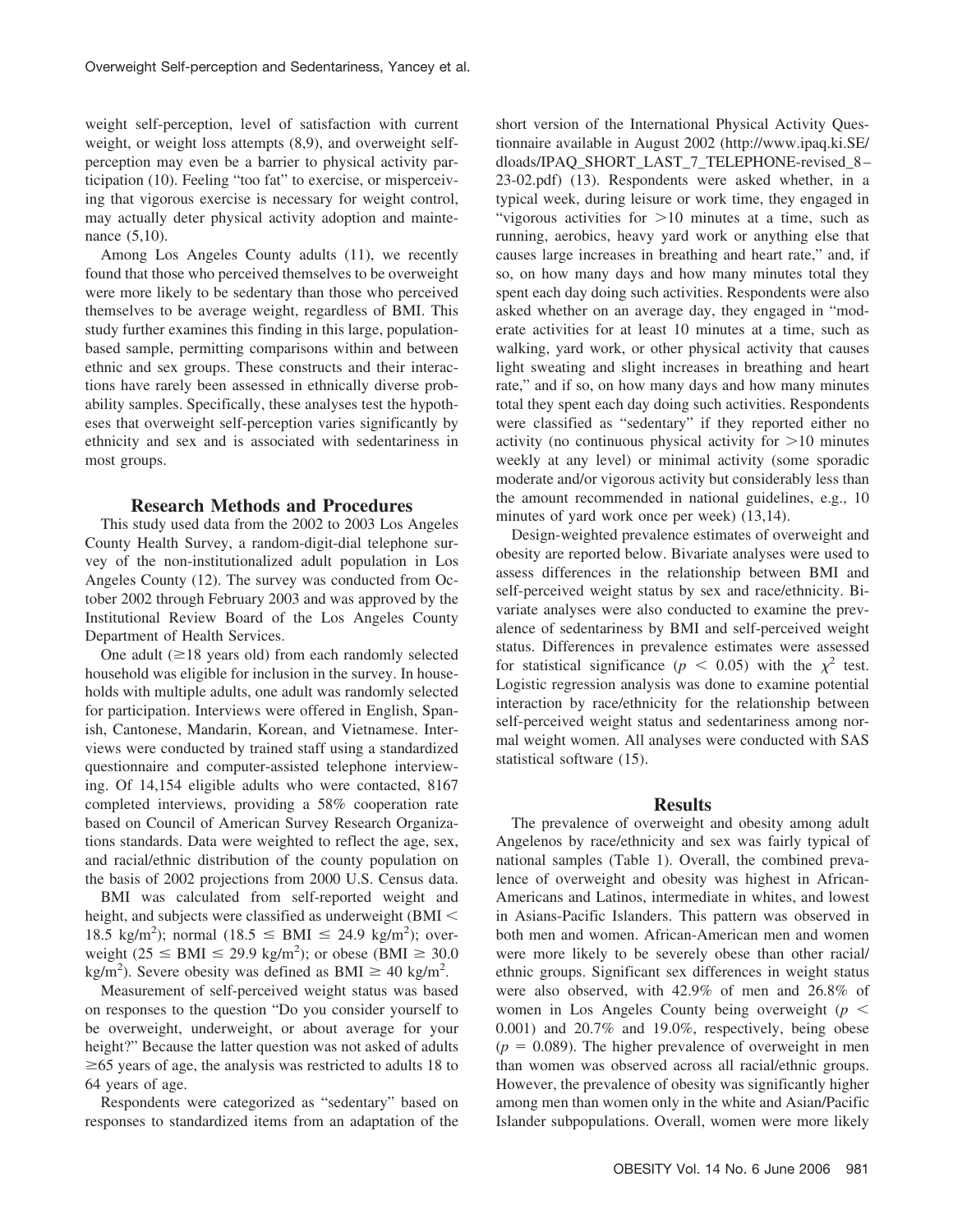| defined as 25 $\le$ BMI <30; obese is defined as BMI $\geq$ 30 (Los Angeles County Health Survey 2002–03). CI, confidence<br>overweight $(\%)$<br>Perceived<br>30.0<br>92.0<br>80.3<br>95.9<br>73.2<br>93.7<br>20.5<br>73.5<br>18.3<br>24.3<br>79.3<br>24.1<br>53.1<br>94.1<br>$*$<br>196<br>605<br>266<br>$\delta$<br>1913<br>843<br>974<br>688<br>484<br>347<br>154<br>123<br>119<br>291<br>$\geq$<br>$76.5 - 100.0$<br>41.4-47.6<br>81.0-87.6<br>$4.6 - 11.3$<br>$36.2 - 45.4$<br>77.1-87.5<br>$65.2 - 84.9$<br>$46.5 - 56.4$<br>86.9–95.7<br>95% CI<br>$20.2 - 41.1$<br>40.7-60.1<br>$3.3 - 8.0$<br>$4.0 - 7.1$<br>$*$<br>$*$<br>overweight (%)<br>Perceived<br>$8.0\,$<br>5.6<br>44.5<br>51.5<br>40.8<br>82.3<br>30.6<br>50.4<br>89.3<br>84.3<br>5.7<br>91.3<br>$*$<br>$*$<br>75<br>288<br>86<br>1002<br>505<br>210<br>102<br>22<br>29<br>1282<br>599<br>432<br>507<br>253<br>$\geq$<br>$52.3 - 56.0$<br>$25.2 - 28.5$<br>$31.3 - 36.6$<br>$22.7 - 27.6$<br>$26.6 - 37.0$<br>$72.2 - 81.6$<br>$14.3 - 22.8$<br>$12.4 - 16.5$<br>38.1-43.7<br>$26.1 - 36.3$<br>$17.6 - 20.4$<br>$31.7 - 42.2$<br>$62.1 - 67.7$<br>$18.3 - 23.1$<br>95%CI<br>$2.0 - 7.0$<br>Prevalence<br>$4.5*$<br>$(\%)$<br>76.9<br>18.5<br>54.2<br>26.8<br>64.9<br>40.9<br>34.0<br>37.0<br>31.8<br>19.0<br>14.4<br>31.2<br>20.7<br>25.1<br>$9 - 35.6$<br>40.9-45.0<br>$0 - 44.5$<br>$37.2 - 43.5$<br>$16.0 - 21.0$<br>24.7-30.5<br>$0 - 45.2$<br>$26.0 - 38.4$<br>$31.3 - 42.5$<br>$4.8 - 10.5$<br>$34.4 - 38.3$<br>$44.8 - 51.3$<br>49.7-61.2<br>$1 - 22.4$<br>$21.5 - 27.1$<br>$95\%$ CI<br>19.1<br>Average weight is defined as BMI <25; overweight is<br>22.<br>32(<br>38.<br>Prevalence<br>38.6<br>27.6<br>29.3<br>36.9<br>42.9<br>41.2<br>40.3<br>18.5<br>24.3<br>32.2<br>55.4<br>36.3<br>7.7<br>20.7<br>$(\%)$<br>48.1<br>796<br>2256<br>406<br>2915<br>275<br>893<br>228<br>225<br>188<br>43<br>1287<br>600<br>205<br>447<br>991<br>$\geq$<br>Asian/Pacific Islander<br>Average weight<br>Average weight<br>Average weight<br>Average weight<br>Average weight<br>African-American<br>Overweight<br>Overweight<br>Overweight<br>Overweight<br>Overweight<br>Obese<br>Obese<br>Obese<br>Obese<br>Obese<br>interval.<br>Latino<br>White<br>$\overline{a}$ |  | Male | Female |  | Male |  | Female |               |
|---------------------------------------------------------------------------------------------------------------------------------------------------------------------------------------------------------------------------------------------------------------------------------------------------------------------------------------------------------------------------------------------------------------------------------------------------------------------------------------------------------------------------------------------------------------------------------------------------------------------------------------------------------------------------------------------------------------------------------------------------------------------------------------------------------------------------------------------------------------------------------------------------------------------------------------------------------------------------------------------------------------------------------------------------------------------------------------------------------------------------------------------------------------------------------------------------------------------------------------------------------------------------------------------------------------------------------------------------------------------------------------------------------------------------------------------------------------------------------------------------------------------------------------------------------------------------------------------------------------------------------------------------------------------------------------------------------------------------------------------------------------------------------------------------------------------------------------------------------------------------------------------------------------------------------------------------------------------------------------------------------------------------------------------------------------------------------------------------------------------------------------------------------------------------------------------------------------------------------------|--|------|--------|--|------|--|--------|---------------|
|                                                                                                                                                                                                                                                                                                                                                                                                                                                                                                                                                                                                                                                                                                                                                                                                                                                                                                                                                                                                                                                                                                                                                                                                                                                                                                                                                                                                                                                                                                                                                                                                                                                                                                                                                                                                                                                                                                                                                                                                                                                                                                                                                                                                                                       |  |      |        |  |      |  |        | $95\%$ CI     |
|                                                                                                                                                                                                                                                                                                                                                                                                                                                                                                                                                                                                                                                                                                                                                                                                                                                                                                                                                                                                                                                                                                                                                                                                                                                                                                                                                                                                                                                                                                                                                                                                                                                                                                                                                                                                                                                                                                                                                                                                                                                                                                                                                                                                                                       |  |      |        |  |      |  |        |               |
|                                                                                                                                                                                                                                                                                                                                                                                                                                                                                                                                                                                                                                                                                                                                                                                                                                                                                                                                                                                                                                                                                                                                                                                                                                                                                                                                                                                                                                                                                                                                                                                                                                                                                                                                                                                                                                                                                                                                                                                                                                                                                                                                                                                                                                       |  |      |        |  |      |  |        | $17.4 - 23.6$ |
|                                                                                                                                                                                                                                                                                                                                                                                                                                                                                                                                                                                                                                                                                                                                                                                                                                                                                                                                                                                                                                                                                                                                                                                                                                                                                                                                                                                                                                                                                                                                                                                                                                                                                                                                                                                                                                                                                                                                                                                                                                                                                                                                                                                                                                       |  |      |        |  |      |  |        | $75.0 - 99.2$ |
|                                                                                                                                                                                                                                                                                                                                                                                                                                                                                                                                                                                                                                                                                                                                                                                                                                                                                                                                                                                                                                                                                                                                                                                                                                                                                                                                                                                                                                                                                                                                                                                                                                                                                                                                                                                                                                                                                                                                                                                                                                                                                                                                                                                                                                       |  |      |        |  |      |  |        | $92.6 - 99.2$ |
|                                                                                                                                                                                                                                                                                                                                                                                                                                                                                                                                                                                                                                                                                                                                                                                                                                                                                                                                                                                                                                                                                                                                                                                                                                                                                                                                                                                                                                                                                                                                                                                                                                                                                                                                                                                                                                                                                                                                                                                                                                                                                                                                                                                                                                       |  |      |        |  |      |  |        |               |
|                                                                                                                                                                                                                                                                                                                                                                                                                                                                                                                                                                                                                                                                                                                                                                                                                                                                                                                                                                                                                                                                                                                                                                                                                                                                                                                                                                                                                                                                                                                                                                                                                                                                                                                                                                                                                                                                                                                                                                                                                                                                                                                                                                                                                                       |  |      |        |  |      |  |        | $25.8 - 34.1$ |
|                                                                                                                                                                                                                                                                                                                                                                                                                                                                                                                                                                                                                                                                                                                                                                                                                                                                                                                                                                                                                                                                                                                                                                                                                                                                                                                                                                                                                                                                                                                                                                                                                                                                                                                                                                                                                                                                                                                                                                                                                                                                                                                                                                                                                                       |  |      |        |  |      |  |        | $69.3 - 77.8$ |
|                                                                                                                                                                                                                                                                                                                                                                                                                                                                                                                                                                                                                                                                                                                                                                                                                                                                                                                                                                                                                                                                                                                                                                                                                                                                                                                                                                                                                                                                                                                                                                                                                                                                                                                                                                                                                                                                                                                                                                                                                                                                                                                                                                                                                                       |  |      |        |  |      |  |        | 88.9-95.0     |
|                                                                                                                                                                                                                                                                                                                                                                                                                                                                                                                                                                                                                                                                                                                                                                                                                                                                                                                                                                                                                                                                                                                                                                                                                                                                                                                                                                                                                                                                                                                                                                                                                                                                                                                                                                                                                                                                                                                                                                                                                                                                                                                                                                                                                                       |  |      |        |  |      |  |        |               |
|                                                                                                                                                                                                                                                                                                                                                                                                                                                                                                                                                                                                                                                                                                                                                                                                                                                                                                                                                                                                                                                                                                                                                                                                                                                                                                                                                                                                                                                                                                                                                                                                                                                                                                                                                                                                                                                                                                                                                                                                                                                                                                                                                                                                                                       |  |      |        |  |      |  |        | $11.5 - 25.2$ |
|                                                                                                                                                                                                                                                                                                                                                                                                                                                                                                                                                                                                                                                                                                                                                                                                                                                                                                                                                                                                                                                                                                                                                                                                                                                                                                                                                                                                                                                                                                                                                                                                                                                                                                                                                                                                                                                                                                                                                                                                                                                                                                                                                                                                                                       |  |      |        |  |      |  |        | $43.1 - 63.1$ |
|                                                                                                                                                                                                                                                                                                                                                                                                                                                                                                                                                                                                                                                                                                                                                                                                                                                                                                                                                                                                                                                                                                                                                                                                                                                                                                                                                                                                                                                                                                                                                                                                                                                                                                                                                                                                                                                                                                                                                                                                                                                                                                                                                                                                                                       |  |      |        |  |      |  |        | 89.1-99.1     |
|                                                                                                                                                                                                                                                                                                                                                                                                                                                                                                                                                                                                                                                                                                                                                                                                                                                                                                                                                                                                                                                                                                                                                                                                                                                                                                                                                                                                                                                                                                                                                                                                                                                                                                                                                                                                                                                                                                                                                                                                                                                                                                                                                                                                                                       |  |      |        |  |      |  |        |               |
|                                                                                                                                                                                                                                                                                                                                                                                                                                                                                                                                                                                                                                                                                                                                                                                                                                                                                                                                                                                                                                                                                                                                                                                                                                                                                                                                                                                                                                                                                                                                                                                                                                                                                                                                                                                                                                                                                                                                                                                                                                                                                                                                                                                                                                       |  |      |        |  |      |  |        | $18.5 - 30.2$ |
|                                                                                                                                                                                                                                                                                                                                                                                                                                                                                                                                                                                                                                                                                                                                                                                                                                                                                                                                                                                                                                                                                                                                                                                                                                                                                                                                                                                                                                                                                                                                                                                                                                                                                                                                                                                                                                                                                                                                                                                                                                                                                                                                                                                                                                       |  |      |        |  |      |  |        | 68.8-89.7     |
|                                                                                                                                                                                                                                                                                                                                                                                                                                                                                                                                                                                                                                                                                                                                                                                                                                                                                                                                                                                                                                                                                                                                                                                                                                                                                                                                                                                                                                                                                                                                                                                                                                                                                                                                                                                                                                                                                                                                                                                                                                                                                                                                                                                                                                       |  |      |        |  |      |  |        | $*$           |
|                                                                                                                                                                                                                                                                                                                                                                                                                                                                                                                                                                                                                                                                                                                                                                                                                                                                                                                                                                                                                                                                                                                                                                                                                                                                                                                                                                                                                                                                                                                                                                                                                                                                                                                                                                                                                                                                                                                                                                                                                                                                                                                                                                                                                                       |  |      |        |  |      |  |        |               |
|                                                                                                                                                                                                                                                                                                                                                                                                                                                                                                                                                                                                                                                                                                                                                                                                                                                                                                                                                                                                                                                                                                                                                                                                                                                                                                                                                                                                                                                                                                                                                                                                                                                                                                                                                                                                                                                                                                                                                                                                                                                                                                                                                                                                                                       |  |      |        |  |      |  |        | $21.8 - 26.3$ |
|                                                                                                                                                                                                                                                                                                                                                                                                                                                                                                                                                                                                                                                                                                                                                                                                                                                                                                                                                                                                                                                                                                                                                                                                                                                                                                                                                                                                                                                                                                                                                                                                                                                                                                                                                                                                                                                                                                                                                                                                                                                                                                                                                                                                                                       |  |      |        |  |      |  |        | $70.0 - 76.3$ |
|                                                                                                                                                                                                                                                                                                                                                                                                                                                                                                                                                                                                                                                                                                                                                                                                                                                                                                                                                                                                                                                                                                                                                                                                                                                                                                                                                                                                                                                                                                                                                                                                                                                                                                                                                                                                                                                                                                                                                                                                                                                                                                                                                                                                                                       |  |      |        |  |      |  |        | $91.6 - 95.7$ |
|                                                                                                                                                                                                                                                                                                                                                                                                                                                                                                                                                                                                                                                                                                                                                                                                                                                                                                                                                                                                                                                                                                                                                                                                                                                                                                                                                                                                                                                                                                                                                                                                                                                                                                                                                                                                                                                                                                                                                                                                                                                                                                                                                                                                                                       |  |      |        |  |      |  |        |               |
| to a relative standard error $\geq$ 23% of the point estimate, which may be statistically unstable.<br>* Estimate is based on a cell size $<$ 20, corresponding t                                                                                                                                                                                                                                                                                                                                                                                                                                                                                                                                                                                                                                                                                                                                                                                                                                                                                                                                                                                                                                                                                                                                                                                                                                                                                                                                                                                                                                                                                                                                                                                                                                                                                                                                                                                                                                                                                                                                                                                                                                                                     |  |      |        |  |      |  |        |               |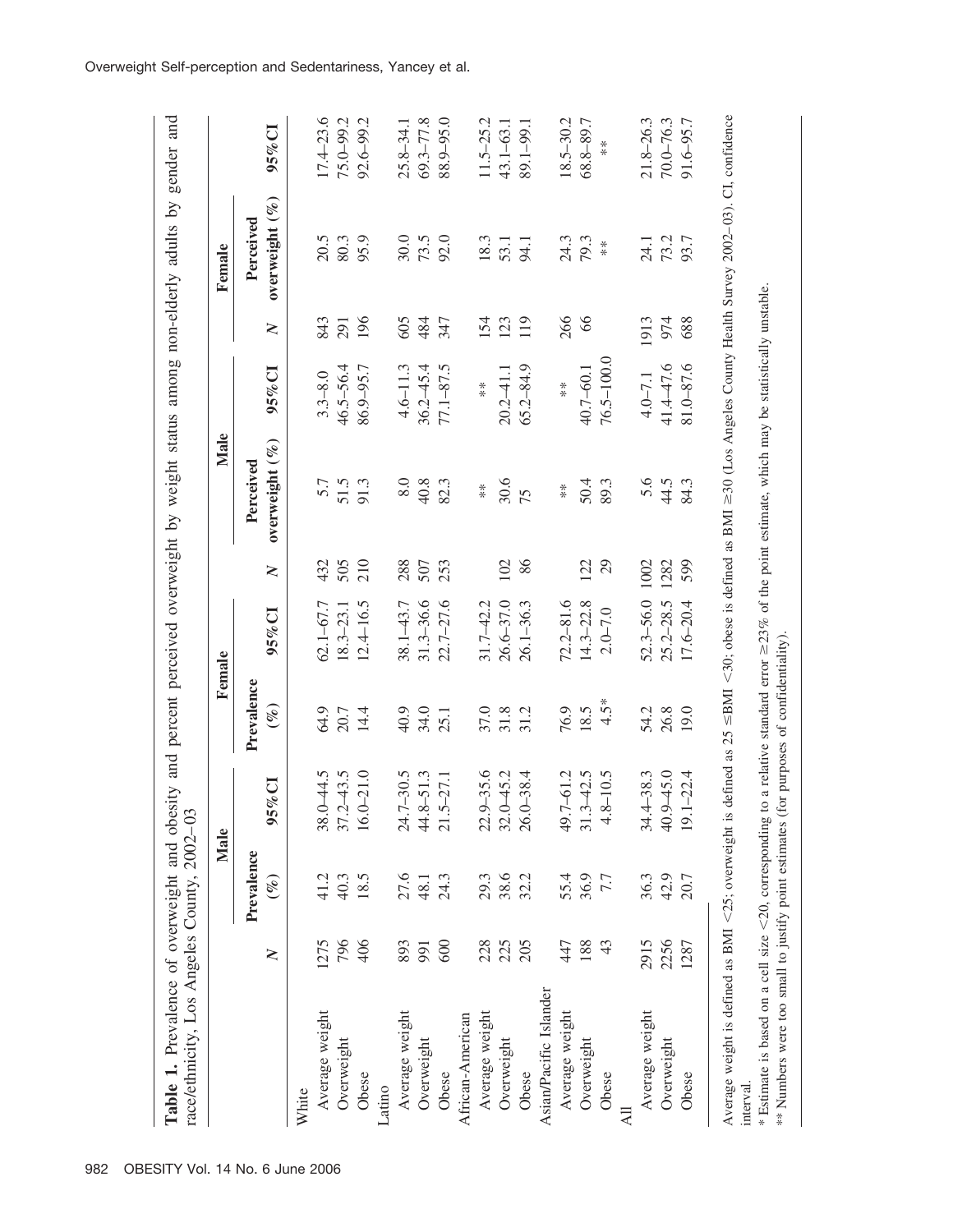to be severely obese than men (2.1% vs. 1.4%, respectively,  $p = 0.030$ , and African-Americans more than other racial/ ethnic groups (5.3% in women and 4.2% in men vs.  $\leq 2.5\%$ in the other ethnic groups, respectively).

The interaction between BMI and self-perceived weight was examined in two steps. First, discordance between BMI and self-perceived weight was examined by sex and racial/ ethnicity (Table 1). Men were less likely than women to perceive themselves as overweight, regardless of BMI (*p* 0.001). Asian/Pacific Islanders were excluded from further analysis because of their small sample size and marked heterogeneity with respect to national origin, immigrant status, acculturation, and obesity prevalence within subpopulations. Overall, overweight African-Americans (41.3%) were less likely to perceive themselves to be overweight than overweight Latinos  $(53.5\%; p = 0.001)$  who, in turn, were less likely to perceive themselves to be overweight than overweight whites  $(60.6\%; p = 0.004)$ . This pattern was observed for both men and women.

The second and final step in the analysis involved examining rates of sedentary behavior among those whose actual and self-perceived weight statuses did and did not agree (Table 2). Obese individuals were excluded from further analysis because very few considered themselves to be of average weight. Among non-obese individuals, those who perceived themselves to be overweight, regardless of BMI, were more likely to be sedentary than those who perceived themselves as average weight  $(p < 0.0001)$ . This correlation between overweight self-perception with sedentariness was most pronounced among average weight and overweight men (54.9% vs. 26.3%,  $p < 0.001$ , and 36.7% vs. 29.6%,  $p = 0.006$ , respectively), particularly among white men  $(38.4\% \text{ vs. } 27.3\%, p = 0.014, \text{ and } 44.2\% \text{ vs. } 20.0\%, p =$ 0.004, respectively). The association was also pronounced among average weight individuals overall (45.3% vs. 33.0%,  $p < 0.001$ ). In subgroup analyses by race/ethnicity, Latinos and African-Americans (collapsed into one group because of small numbers) who perceived themselves as overweight were more likely to be sedentary, regardless of BMI (41.6% vs. 33.9%,  $p = 0.005$  among overweight individuals;  $43.4\%$  vs.  $34.2\%$ ,  $p = 0.018$  among normal weight individuals). This finding was also observed among overweight whites  $(41.9\% \text{ vs. } 29.7\%, p = 0.002)$ , but the trend was non-significant for average weight whites (33.7% vs. 27.8%,  $p = 0.148$ ). In subgroup analyses by sex, selfperceived overweight was not significantly associated with sedentariness among overweight women (50.3% vs. 48.0%,  $p = 0.57$ ; there was a trend toward sedentariness among average weight women who perceived themselves as overweight (43.6% vs. 38.7%,  $p = 0.094$ ). Subgroup analyses by race/ethnicity and sex among women were hampered by small numbers in certain cells. However, we noted that the only group in which the proportion of sedentary individuals was not higher among those who considered themselves

overweight (vs. average weight) was average weight white women, the only ethnic-sex group in which average weight individuals comprised the majority. Indeed, the interaction between self-perceived weight status and race/ethnicity, when comparing the prevalence of sedentariness between white and Latina/African-American women of average weight, approached significance  $(p = 0.095)$ , i.e., there was a trend toward sedentariness among average weight African-American women and Latinas who considered themselves overweight compared with their white counterparts.

### **Discussion**

Our finding of an association between sedentariness and perceived overweight status is consistent with research associating successful exercise adoption with positive physical self-perception among obese individuals (4). The finding has not been sufficiently examined, however, among leaner adults, among whom physical activity may prevent the development of obesity. The observation of Burns et al. (16) that perceived overweight was more important than measured overweight for predicting 5-year declines in general health and vitality in a large, representative sample of Dutch men is also consistent with our findings. Perceived overweight predicted similar declines among Dutch women, but so did measured overweight. The findings of Burns et al. (16) are consistent with the sex differences we observed.

In this ethnically diverse Los Angeles County sample, ethnic differences were observed in overweight self-perception among overweight and normal weight individuals, consistent with published literature (9,17). African-Americans and Latinos were significantly less likely than whites to perceive themselves as overweight. Among men and people of color (Latinos and African-Americans), overweight selfperception is associated with sedentary behavior. The crosssectional nature of the data cannot illuminate the directionality of this association, i.e., whether perceiving ones' self as overweight diminishes motivation to be active, inactivity increases more negative self-perceptions such as overweight, or some interaction. However, the greater strength of the association for normal weight individuals and men is suggestive of the former— greater complacency and acceptance of overweight status among those subgroups in which overweight is prevalent. Such complacency/acceptance may erode self-efficacy and positive self-perception as active or fit, and thereby, lessen motivation to be active. In fact, a population-based Canadian study found that weight status moderated the influence of social ecological factors (e.g., social support, self-efficacy, recreation facility access) on physical activity, with self-efficacy a stronger correlate for non-obese than for obese individuals (18). A parallel may be drawn to the association between weight dissatisfaction and fast food consumption in a predominantly overweight, African-American sample—rather than motivating healthier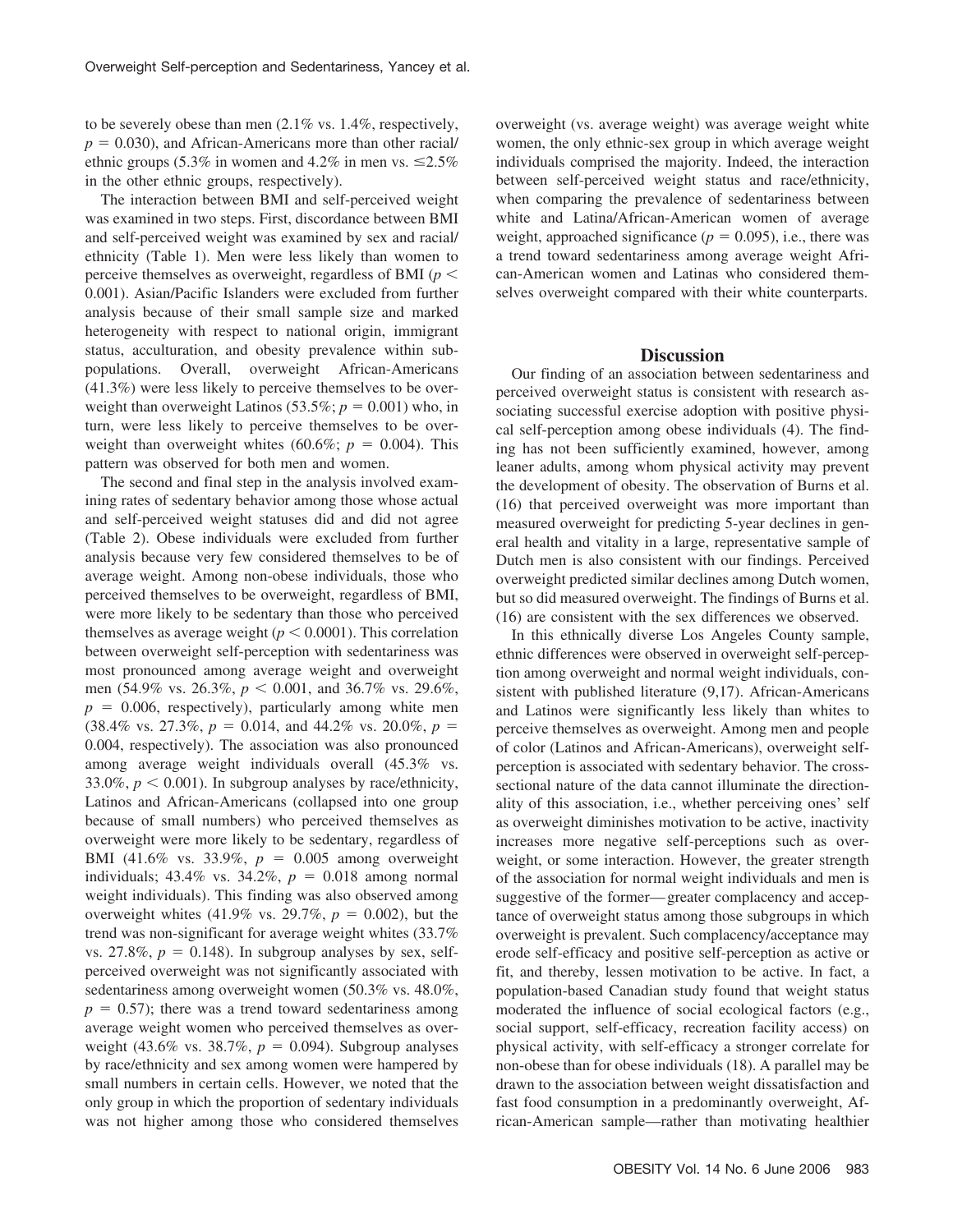|                          | Table 2. Percent of non-elderly adults (18 to 64 years) who were classified as sedentary, by BMI and self-perceived weight status |      |      |               |         |          |      |               |            |     |      |                 |                 |
|--------------------------|-----------------------------------------------------------------------------------------------------------------------------------|------|------|---------------|---------|----------|------|---------------|------------|-----|------|-----------------|-----------------|
|                          |                                                                                                                                   |      |      |               |         |          |      |               |            |     |      | Latinos/African |                 |
|                          |                                                                                                                                   |      |      | Total         |         |          |      | Whites        |            |     |      | Americans       |                 |
| BMI                      | Self-perceived weight                                                                                                             | Z    | of   | $95\%$ CI     | p-value | $\geq$   | of   | $95\%$ CI     | $p$ -value | Z   | of   | 95%CI           | <i>p</i> -value |
| Males                    |                                                                                                                                   |      |      |               |         |          |      |               |            |     |      |                 |                 |
| Overweight               | Overweight                                                                                                                        | 584  | 36.7 | $32.2 - 41.1$ |         | 262      | 38.4 | $31.5 - 45.2$ |            | 241 | 30.4 | $24.1 - 36.8$   |                 |
|                          | Average weight                                                                                                                    | 681  | 29.6 | $25.6 - 33.5$ | 0.006   | 238      | 27.3 | $20.8 - 33.8$ | 0.014      | 358 | 29.5 | 24.3–34.7       | 0.781           |
| Recommended BMI          | Overweight                                                                                                                        | 56   | 54.9 | $40.6 - 69.2$ |         | $\delta$ | 44.2 | $23.2 - 65.2$ |            | 23  | 49.9 | $27.4 - 72.4$   |                 |
|                          | Average weight                                                                                                                    | 784  | 26.3 | $22.9 - 29.8$ | < 0.001 | 344      | 20.0 | $15.1 - 24.8$ | 0.004      | 278 | 28.3 | $22.6 - 33.9$   | 0.018           |
| Females                  |                                                                                                                                   |      |      |               |         |          |      |               |            |     |      |                 |                 |
| Overweight               | Overweight                                                                                                                        | 717  | 50.3 | 46.2-54.4     |         | 239      | 46.7 | $39.6 - 53.9$ |            | 421 | 50.8 | 45.6–56.0       |                 |
|                          | Average weight                                                                                                                    | 240  | 48.0 | $41.1 - 55.0$ | 0.571   | $50\,$   | 43.1 | $27.2 - 58.9$ | 0.679      | 175 | 47.1 | $39.0 - 55.1$   | 0.446           |
| Recommended BMI          | Overweight                                                                                                                        | 436  | 43.6 | $38.3 - 48.9$ |         | 63       | 31.5 | $23.8 - 39.1$ |            | 205 | 42.3 | 34.8-49.9       |                 |
|                          | Average weight                                                                                                                    | 1280 | 38.7 | $35.6 - 41.7$ | 0.095   | 596      | 34.0 | $30.0 - 38.3$ | 0.601      | 497 | 39.4 | $34.5 - 44.2$   | 0.513           |
| All*                     |                                                                                                                                   |      |      |               |         |          |      |               |            |     |      |                 |                 |
| Overweight               | Overweight                                                                                                                        | 1301 | 43.4 | 40.4–46.5     |         | 501      | 41.9 | $36.9 - 46.9$ |            | 662 | 41.6 | 37.4–45.7       |                 |
|                          | Average weight                                                                                                                    | 921  | 33.6 | $30.1 - 37.1$ | < 0.001 | 288      | 29.7 | $23.6 - 35.8$ | 0.002      | 533 | 33.9 | $29.5 - 38.3$   | 0.005           |
| Recommended BMI          | Overweight                                                                                                                        | 492  | 45.3 | $40.3 - 50.3$ |         | 89       | 33.7 | $26.3 - 41.0$ |            | 228 | 43.4 | 36.2–50.7       |                 |
|                          | Average weight                                                                                                                    | 2064 | 33.0 | $30.7 - 35.3$ | < 0.001 | 949      | 27.8 | $24.6 - 31.1$ | 0.148      | 775 | 34.2 | $30.5 - 37.9$   | 0.018           |
| CI, confidence interval. |                                                                                                                                   |      |      |               |         |          |      |               |            |     |      |                 |                 |
|                          | * Total/all includes Asian/Pacific Islanders (Los Angeles County Health Survey, 2002-03).                                         |      |      |               |         |          |      |               |            |     |      |                 |                 |
|                          |                                                                                                                                   |      |      |               |         |          |      |               |            |     |      |                 |                 |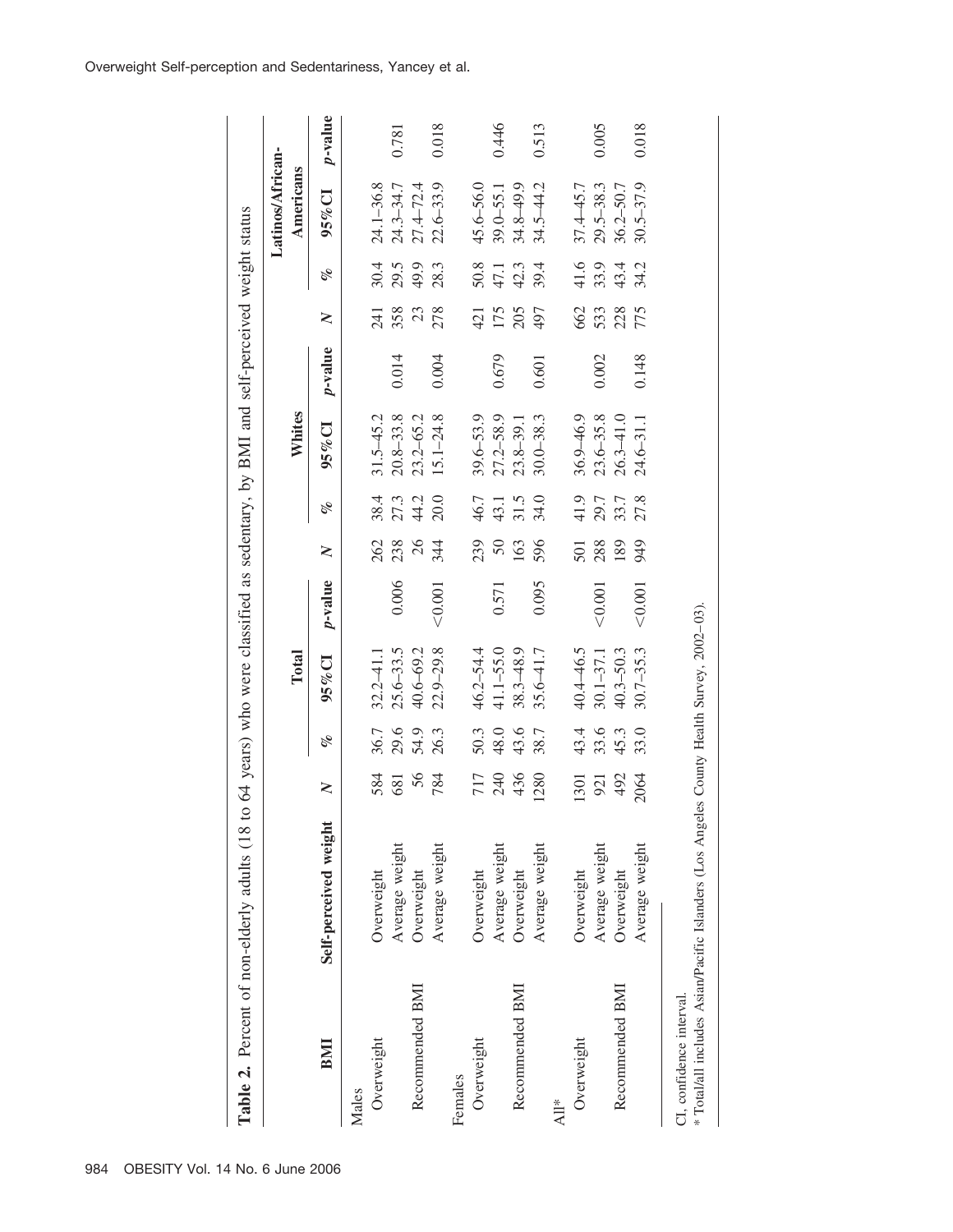eating, this negative self-perception seems to engender surrender to the convenience and palatability of less nutritious food selection (19).

The alternative interpretation is that physical inactivity increases negative self-perceptions, including perceived overweight status. If this interpretation is correct, the relationship between sedentariness and overweight would seem more likely to be greater among women, who are more stigmatized for being overweight than men, and among overweight individuals, who are generally stigmatized in American mainstream culture's overarching valuation of thinness. Rather, the observed relationship is greater among normal weight individuals and men.

The directional distinction approaching significance between normal weight white women and normal weight African-American women and Latinas in this regard may be explained by the markedly lower group prevalence of overweight and obesity among white women and the greater stigma associated with overweight in this ethnic group (20). Because the ideal for their ethnic-sex peer group is relatively unattainable and non-normative, they would be unlikely to have an image of themselves as fit; because they are not actually overweight, however, the goal weight might seem to be within reach, preserving self-efficacy (vs. the opposite effect on self-efficacy that promoting weight control through depiction of slim models exercising likely has on the overweight—the unrealistic goal distances "exerciser" from the overweight individual's identity) (4). The deviance of even normal weight white women from the microsocial values of their group, continually reinforced by the commercial media, may engender unfavorable social comparisons and desire for social conformity (6). When combined with their greater access to child care, facilities for active recreation, and walkable neighborhoods (21–24), the discrepancy between actual and ideal may not deter action in the way that it seems to operate for other ethnicsex groups. This argument is consistent with that of Blanchard et al. (18) in the earlier cited Canadian study, in which they found that self-efficacy was a weaker mediator of physical activity among the obese than the non-obese and that self-efficacy interacted with social support in the correlation between social support and physical activity in normal weight and overweight individuals but not in the obese.

Data from another study (25) in Los Angeles County lends credence to the argument that social comparisons influence physical self-perception. Among a socioeconomically and ethnically diverse sample of county employees, sedentary individuals' ratings of their health and fitness statuses in the control group were similar to those of their more active peers and unrelated to their level of physical activity or physical activity stage of change. However, in the intervention group, immediately after engaging in 10 minutes of moderate-intensity exercise during a meeting,

sedentary individuals' ratings of their health and fitness statuses were lower and more closely related to their physical activity levels. In other words, sedentary individuals seemed to rate their health and fitness statuses similarly to non-sedentary individuals until they were actually engaged in a brief bout of non-strenuous exercise. Qualitative data collected during study implementation suggested that exercising at this modest level and for this short period caused greater exertion than they believed it would or should, dispelling their prior illusion of fitness. We may speculate that the postmodern environment generally demands so little obligatory physical activity that illusions of fitness and good health among the unfit are commonplace.

Overweight and normal weight individuals are especially important population segments for obesity control policy and programmatic interventions (26). Without intervention, secular and age-related trends of weight gain predict that many will become obese or overweight (27). Modest amounts of physical activity (standing, light household tasks vs. lying down or sitting), even less than those meeting the Centers for Disease Control and Prevention and American College of Sports Medicine daily recommendation (14), have been shown to prevent the development of obesity and type 2 diabetes among women (28) and to lower health care costs, even among the obese (29). Particularly for men, people of color, and normal weight individuals, these data call into question the use of lay-targeted social marketing messages promoting overweight self-labeling among the non-obese, because a negative relationship between obesity self-perception and physical activity exists in these groups. The overwhelming majority of obese individuals, who might benefit from this knowledge (assuming an association with help-seeking behavior), already self-identify as overweight. Increasing overweight self-labeling may actually contribute to negative self-perception and erode physical activity motivation as it seeps into the providerpatient and community dialogue.

Ethnic differences in weight self-perception may also help to explain the lack of association between ethnicity and sedentary behavior in multivariate analyses (11). The lesser likelihood of self-perceived overweight by people of color may be somewhat protective against sedentariness. Alternatively, because of the lesser stigma associated with overweight status, overweight self-perception among (BMI-categorized) overweight/obese women of color may not erode motivation to be active. Ethnic differences in weight status self-perception may reflect actual ethnic group differences in overweight and their accompanying cultural norms; sociocultural environmental influences may also reinforce this difference, e.g., media depictions. Tirodkar and Jain (30) recently found more than a 4-fold difference in overweight (observer-identified) between "black prime time" actors and general audience prime time actors, compared with a less than 2-fold black-white population disparity in BMI-defined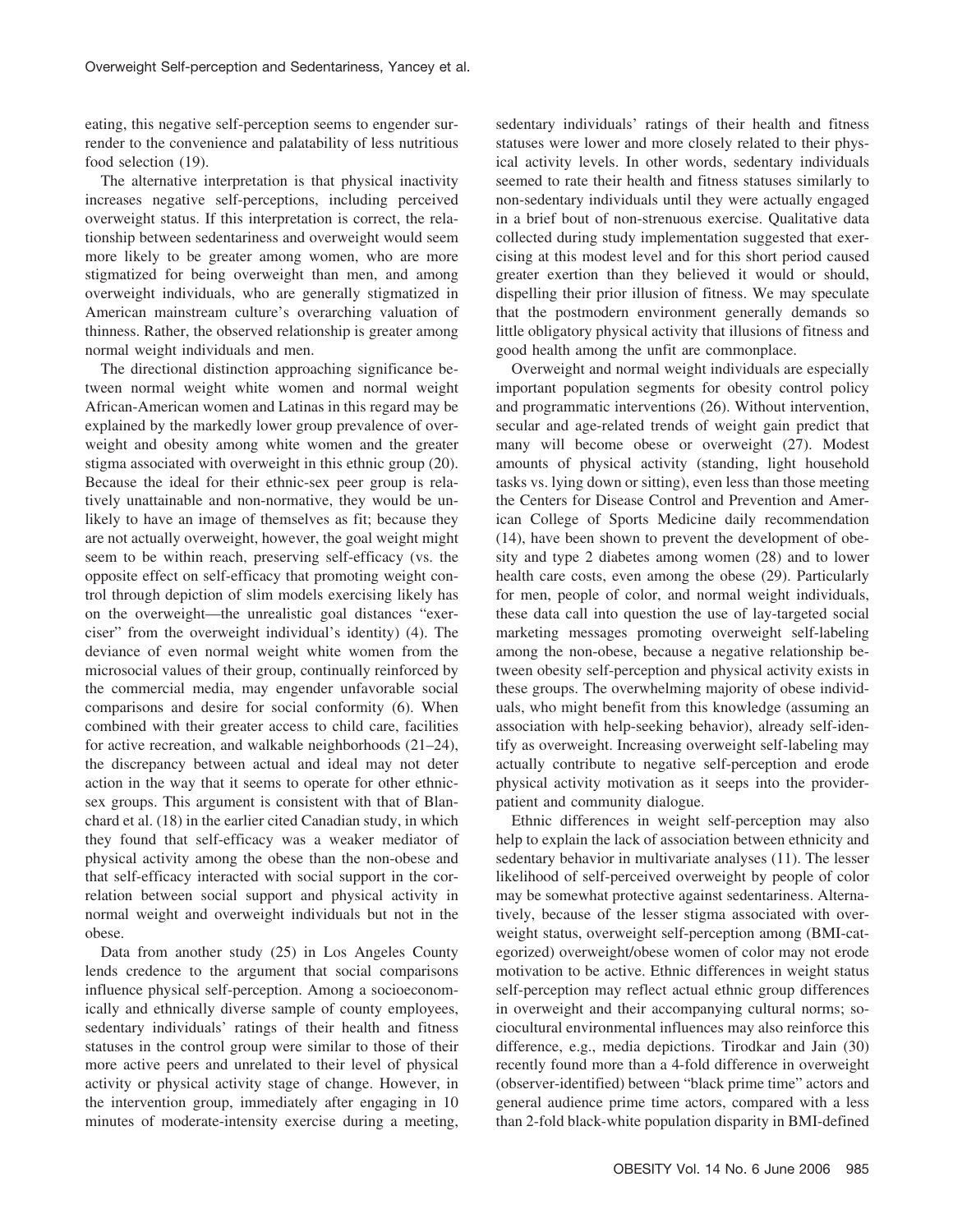overweight. Ethnic differences in the valuation of thinness may influence the decisions of advertisers and casting agents, distorting television "reality." The distortion may be less harmful or even promote exercise self-efficacy if overweight characters are depicted as physically active (4). However, the distortion may also reinforce cultural (class, ethnicity) norms of excess weight, which may influence body habitus ideals and pursuits, particularly among younger people. Evidence suggests that Latinos are more similar to African-Americans than whites in their lesser cultural valuation of thinness, such that some of this discussion may apply to this group as well (7,31,32). This is highly speculative because there is such a paucity of media studies of ethnic groups other than African-Americans and whites in the public health literature. However, it is perhaps telling that the star of the only Latino-targeted situationcomedy currently showing on American English language commercial television is overweight (George Lopez).

The findings in this report are subject to a number of limitations. First, households without telephones were excluded from the sampling frame and, therefore, not represented in the findings. Second, the 58% cooperation rate is a potential source of bias because of non-response. However, this standard Council of American Research Organization CASRO cooperation rate is comparable to or better than the Council of American Research Organization cooperation rates for the Centers for Disease Control's Behavioral Risk Factor Surveillance System in 27 states, e.g., 51% from physical activity surveillance data recently published from 2001 Behavioral Risk Factor Surveillance System data (33). Third, data on physical activity were self-reported and, as such, are subject to reporting bias (less or more physical activity than captured by our items), imprecision, and misclassification. In the interest of preserving sample size for subgroup analyses, we elected to treat physical activity categorically (two rather than three categories) and compare sedentary to non-sedentary individuals. Similar to prior research, the greater differences were between the sedentary and non-sedentary rather than between the irregularly and regularly active (data not shown). Height and weight were also self-reported, with predictable small errors in overreporting of height by shorter individuals and under-reporting of weight by heavier individuals (34). Fourth, because of the marked skewing of socioeconomic status between African-Americans/Latinos and whites, ethnicity and socioeconomic status are confounded, with insufficient sample size for subgroup analyses by sex, ethnicity, and socioeconomic status. Thus, as is true for most population-based research studies, it may be difficult to distinguish the influences of ethnicity from those of socioeconomic status. Respondents who did not speak either English or one of the four other non-English languages provided (estimated at  $1\%$  of non-English speaking population in Los Angeles County) were not represented. Last, as previously noted, data are cross-sectional in nature, thereby limiting confidence in inferring possible causal relationships.

In summary, these data suggest that our society's emphasis on weight control rather than lifestyle change may inadvertently discourage physical activity adoption/maintenance among non-obese individuals. Further research is needed, particularly from longitudinal observational and intervention studies, to elucidate the relationship between overweight self-perception and healthy lifestyle change and the apparent protective role of the cultural valuation of thinness and stigmatization of obesity in curtailing overweight prevalence. White American women bear the brunt of societal expectations of extraordinary and, for most, unattainable thinness, and are the only non-Asian American ethnic-sex group in which normal weight individuals are in the majority. It is not surprising that desire for weight loss may motivate, or at least not discourage, behavior change in this group in ways that it does not for most other ethnic-sex groups. This possible protective role of culturally prescribed thinness should be viewed, however, in the context of the likely contribution of these values to eating disorders, low self-esteem, and other mental health problems (6,35–37). The "bottom line" is that a better understanding of these issues may inform the construction of more culturally salient and, hence, influential messages for different populations (e.g., ethnic-sex, socioeconomic status, U.S. region, sexual orientation) at high risk for obesity. In particular, these messages are likely to vary by race/ethnicity and sex. On the other hand, all groups may benefit from messages that shift the focus away from a specific target weight and associated calorie restriction approaches to achieve that target weight (38,39) and instead promote increased physical activity and increased consumption of those high nutrient density and low caloric density foods that contribute naturally to enhanced satiety and weight control (40). In fact, Bacon et al. (39) found that a "health at every size" intervention produced sustainable weight-related lifestyle improvements and prevented weight gain in obese white women, whereas, in the comparison group, a conventional "deficit model" weight loss approach induced weight losses and improved outcomes in the short term but weight regain and disappearance of healthful behavioral changes at 1 year.

Interestingly, the few studies examining these issues from a public health policy standpoint have been conducted outside the United States, e.g., Biddle and Fox (4) in the United Kingdom and Timperio et al. (5) in Australia. A focus on these self-perception correlates of sedentariness is warranted in U.S. policy debates, given their likely sensitivity to intervention and linkage to other behavioral correlates of sedentariness (e.g., depressive symptoms, "screen time," and smoking) and given our growing recognition of the full spectrum of benefits of physical activity.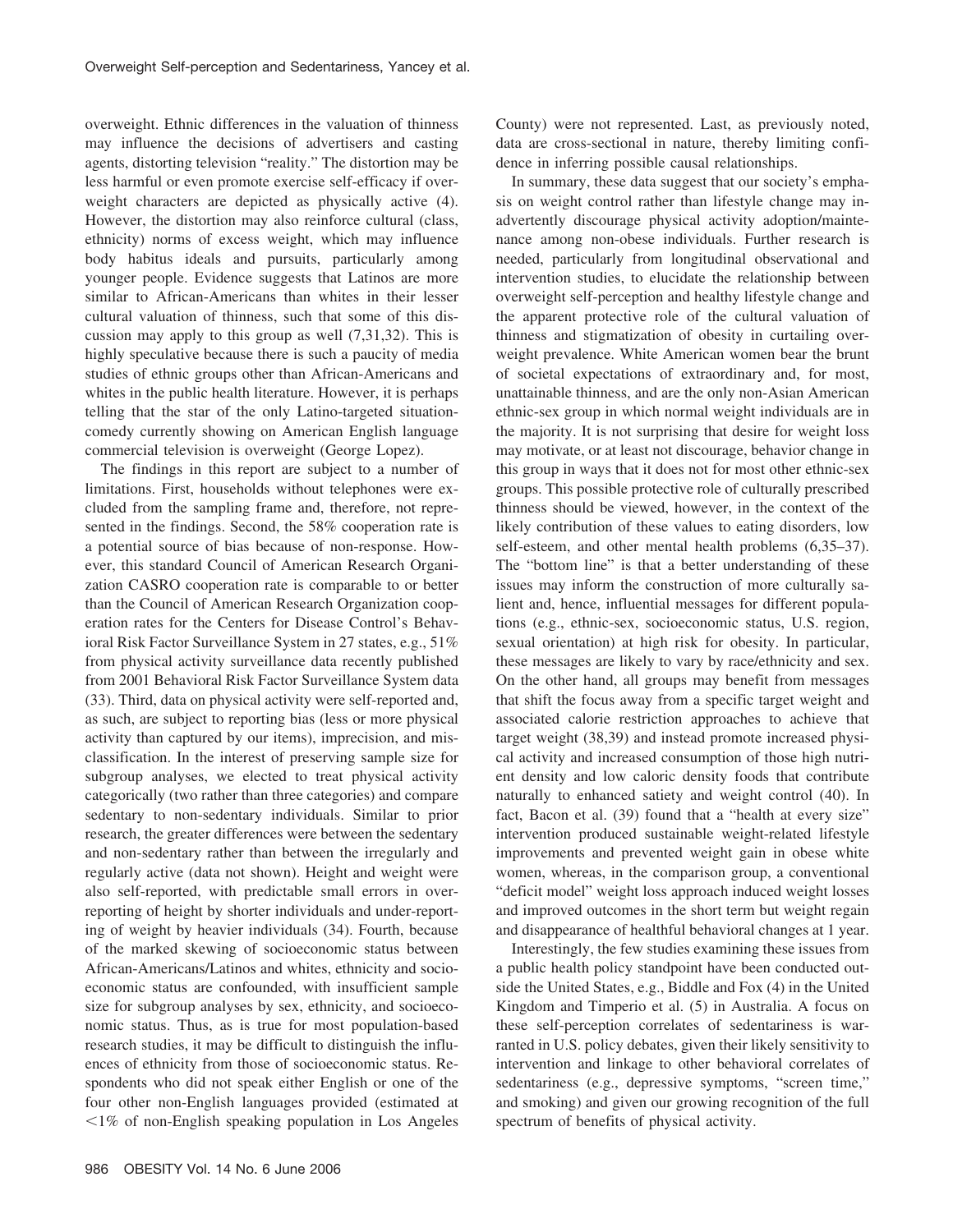# **Acknowledgments**

This study was supported, in part, by a grant from the Centers for Disease Control and Prevention and the National Cancer Institute to fund Cancer Prevention and Control Research Networks (UCLA's COmmunity Research In CAncer or CORICA project), IU48DP000056: SIP 16-04. The authors thank Ritesh Mistry, Danielle Osby, and Cheryl Wold for assistance in the preparation of this manuscript.

#### **References**

- 1. **Yancey AK, Robinson RG, Ross RK, et al.** Discovering the full spectrum of cardiovascular disease: Minority Health Summit 2003: report of the Advocacy Writing Group. *Circulation.* 2005;111:e140 –9.
- 2. **Booth SL, Sallis JF, Ritenbaugh C, et al.** Environmental and societal factors affect food choice and physical activity: rationale, influences, and leverage points. *Nutr Rev.* 2001;59:S21–39.
- 3. **Yancey AK, Kumanyika SK, Ponce NA, et al.** Populationbased interventions engaging communities of color in healthy eating and active living: a review. *Prev Chronic Dis.* 2004;1: 1–18.
- 4. **Biddle SJ, Fox KR.** Motivation for physical activity and weight management. *Int J Obes Relat Metab Disord.* 1998; 22(Suppl 2):S39 – 47.
- 5. **Timperio A, Cameron-Smith D, Burns C, Crawford D.** The public's response to the obesity epidemic in Australia: weight concerns and weight control practices of men and women. *Public Health Nutr.* 2000;3:417–24.
- 6. **Morrison TG, Kalin R, Morrison MA.** Body-image evaluation and body-image investment among adolescents: a test of sociocultural and social comparison theories. *Adolescence.* 2004;39:571–92.
- 7. **Kolonel LN, Henderson BE, Hankin JH, et al.** A multiethnic cohort in Hawaii and Los Angeles: baseline characteristics. *Am J Epidemiol.* 2000;151:346 –57.
- 8. **de Araujo DS, de Araujo CG.** Self-perception and dissatisfaction with weight does not depend on the frequency of physical activity. *Ar Qbras Cardiol.* 2003;80:235– 49.
- 9. **Mack KA, Anderson L, Galuska D, Zablotsky D, Holtzman D, Ahluwalia I.** Health and sociodemographic factors associated with body weight and weight objectives for women: 2000 behavioral risk factor surveillance system. *J Womens Health (Larchmt).* 2004;13:1019 –32.
- 10. **Ball K, Crawford D, Owen N.** Too fat to exercise? Obesity as a barrier to physical activity. *Aust N Z J Public Health.* 2000;24:331–3.
- 11. **Yancey AK, Wold CM, McCarthy WJ, et al.** Physical inactivity and overweight among Los Angeles County adults. *Am J Prev Med.* 2004;27:146 –52.
- 12. **Simon PA, Wold CM, Cousineau MR, Fielding JE.** Meeting the data needs of a local health department: the Los Angeles County Health Survey. *Am J Public Health.* 2001;91:  $1950 - 2.$
- 13. Craig CL, Marshall AL, Sjöström M, et al. International physical activity questionnaire: 12-country reliability and validity. *Med Sci Sports Exerc.* 2003;35:1381–95.
- 14. **U.S. Department of Health and Human Services.** *Physical*

*Activity and Health: A Report of the Surgeon General.* Atlanta, GA: U.S. Department of Health and Human Services, Centers for Disease Control and Prevention, National Center for Chronic Disease Prevention and Health Promotion; 1996.

- 15. **SAS Institute.** *SAS/STAT User's Guide*. 9.1 ed. Cary, NC: SAS Institute; 2004.
- 16. **Burns CM, Tijhuis MA, Seidell JC.** The relationship between quality of life and perceived body weight and dieting history in Dutch men and women. *Int J Obes Relat Metab Disord.* 2001;25:1386 –92.
- 17. **Anderson LA, Eyler AA, Galuska DA, Brown DR, Brownson RC.** Relationship of satisfaction with body size and trying to lose weight in a national survey of overweight and obese women aged 40 and older, United States. *Prev Med.* 2002;35:  $390 - 6.$
- 18. **Blanchard CM, McGannon KR, Spence JC, et al.** Social ecological correlates of physical activity in normal weight, overweight, and obese individuals. *Int J Obes Relat Metab* Disord. 2005;29:720-6.
- 19. **Satia JA, Galanko JA, Siega-Riz AM.** Eating at fast-food restaurants is associated with dietary intake, demographic, psychosocial and behavioural factors among African Americans in North Carolina. *Public Health Nutr.* 2004;7:1089 –96.
- 20. **Greenberg DR, LaPorte DJ.** Racial differences in body type preferences of men for women. *Int J Eat Disord.* 1996;19:275– 8.
- 21. **Powell LM, Slater S, Chaloupka FJ.** The relationship between community physical activity settings and race, ethnicity, and SES. *Evidence Based Prev Med.* 2004;1:135– 44.
- 22. **Estabrooks PA, Lee RE, Gyurcsik NC.** Resources for physical activity participation: does availability and accessibility differ by neighborhood socioeconomic status? *Ann Behav Med.* 2003;25:100-4.
- 23. **Kumanyika SK.** Minisymposium on obesity: overview and some strategic considerations. *Annu Rev Public Health.* 2001; 22:293–308.
- 24. **Galbally RL.** Health-promoting environments: who will miss out? *Aust N Z J Public Health.* 1997;21:429 –30.
- 25. **Yancey AK, McCarthy WJ, Taylor WC, et al.** The Los Angeles Lift Off: a sociocultural environmental change intervention to integrate physical activity into the workplace. *Prev Med.* 2004;38:848 –56.
- 26. **DiPietro L, Kohl HW III, Barlow CE, Blair SN.** Improvements in cardiorespiratory fitness attenuate age-related weight gain in healthy men and women: the Aerobics Center Longitudinal Study. *Int J Obes Relat Metab Disord.* 1998;22:55-62.
- 27. **Williamson DF.** Descriptive epidemiology of body weight and weight change in U.S. adults. *Ann Intern Med.* 1993;119:646 –9.
- 28. **Hu FB, Li TY, Colditz GA, Willett WC, Manson JE.** Television watching and other sedentary behaviors in relation to risk of obesity and type 2 diabetes mellitus in women. *JAMA.* 2003;289:1785–91.
- 29. **Wang F, McDonald T, Champagne LJ, Edington DW.** Relationship of body mass index and physical activity to health care costs among employees. *J Occup Environ Med.* 2004;46:428 –36.
- 30. **Tirodkar MA, Jain A.** Food messages on African American television shows. *Am J Public Health.* 2003;93:439 – 41.